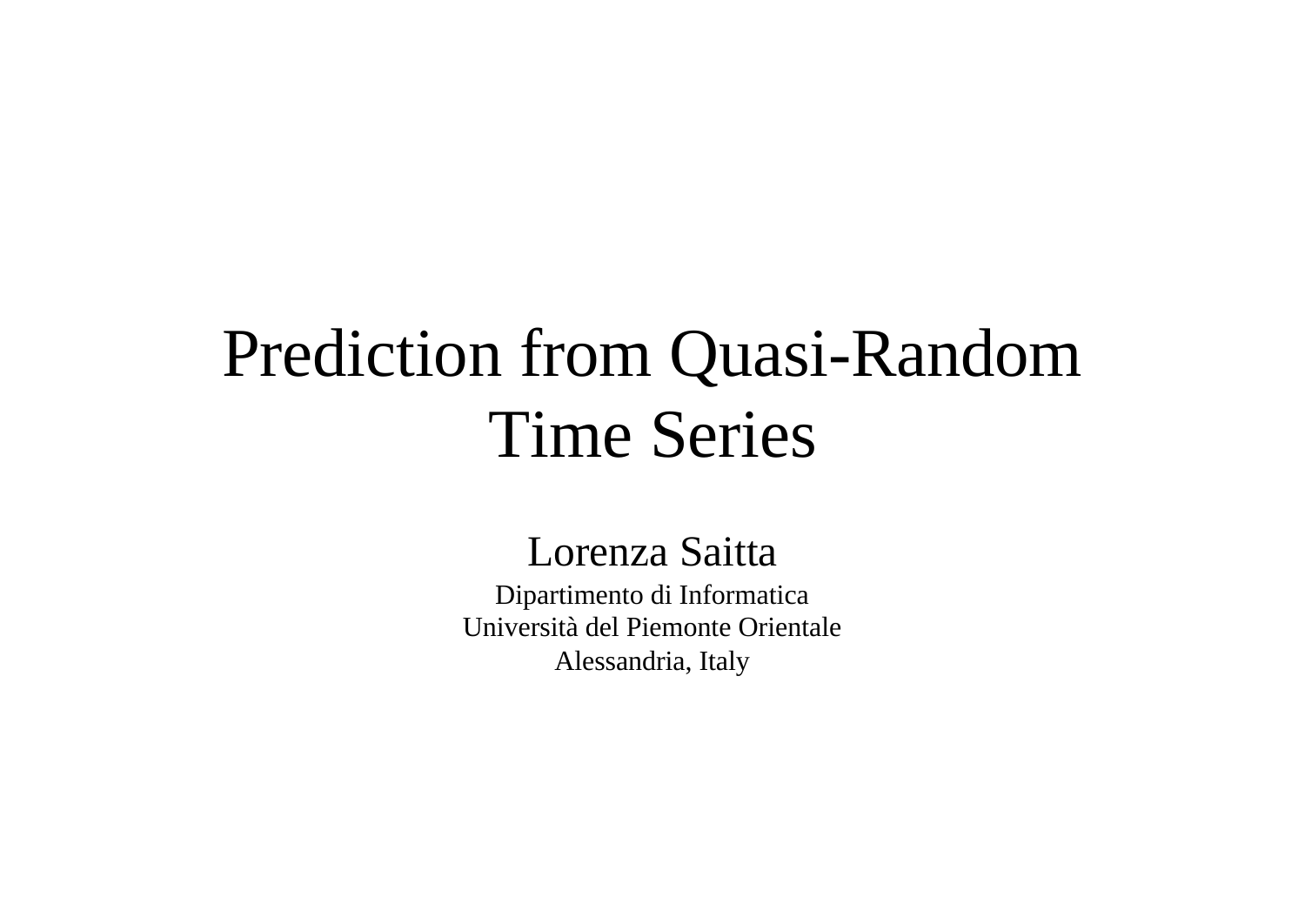## The Problem

- Data
	- ORACLE DataBase structure:

< Client, #Order, Product, Quantity, Value, Lit/Euro >

Each order may contain more than one product, or the same product with different quantities and prices

- Time series representing the daily sells of 16,265 products, grouped into 1,004 categories
- Goal

– From years 1999, 2000, 2001 --> Predict year 2002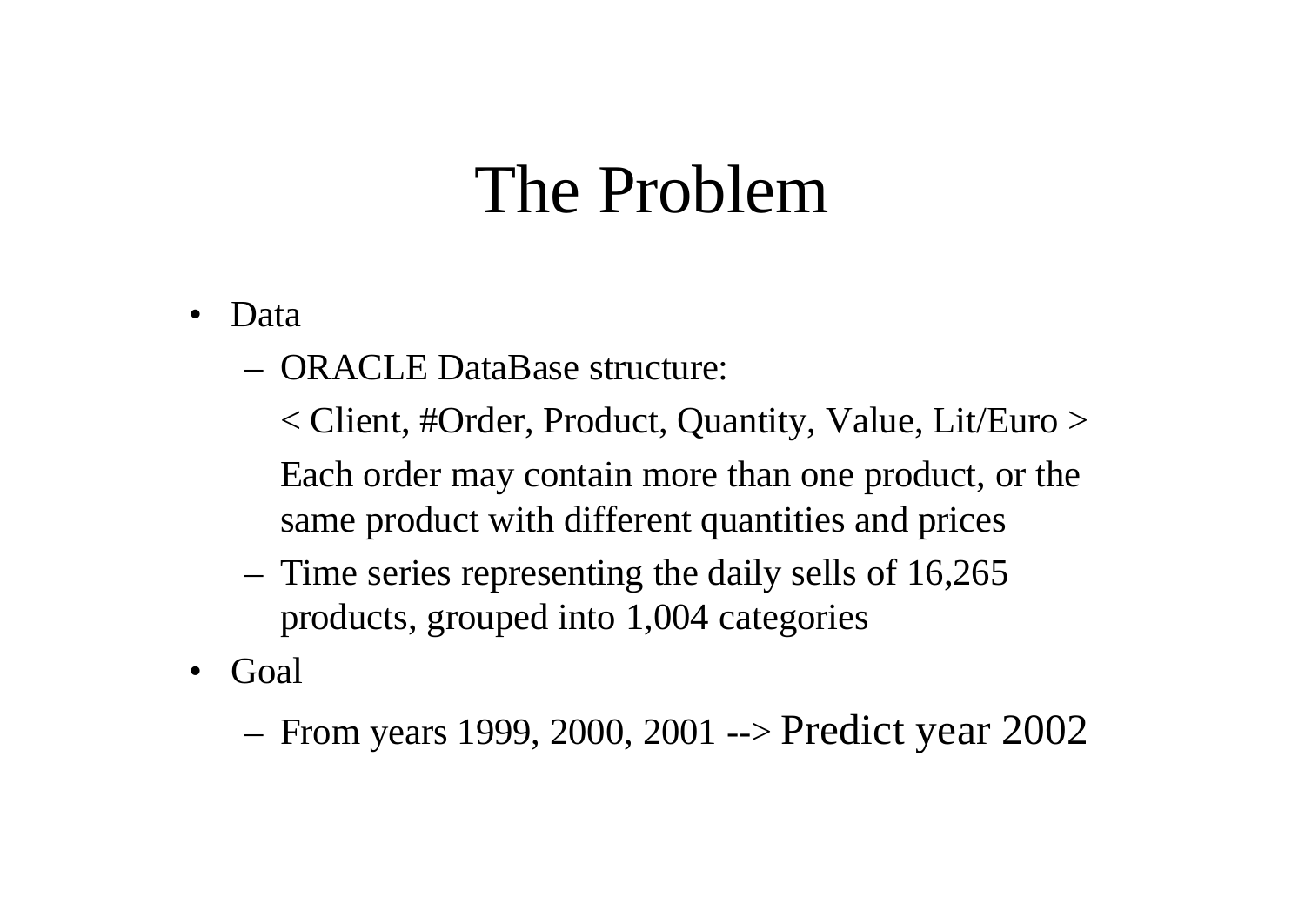## Pre-Processing

• Impossible to handle each product or each category separately

--> Necessity to group/select products/categories

• Impossible to handle groups of products/categories for each client

--> Necessity to group clients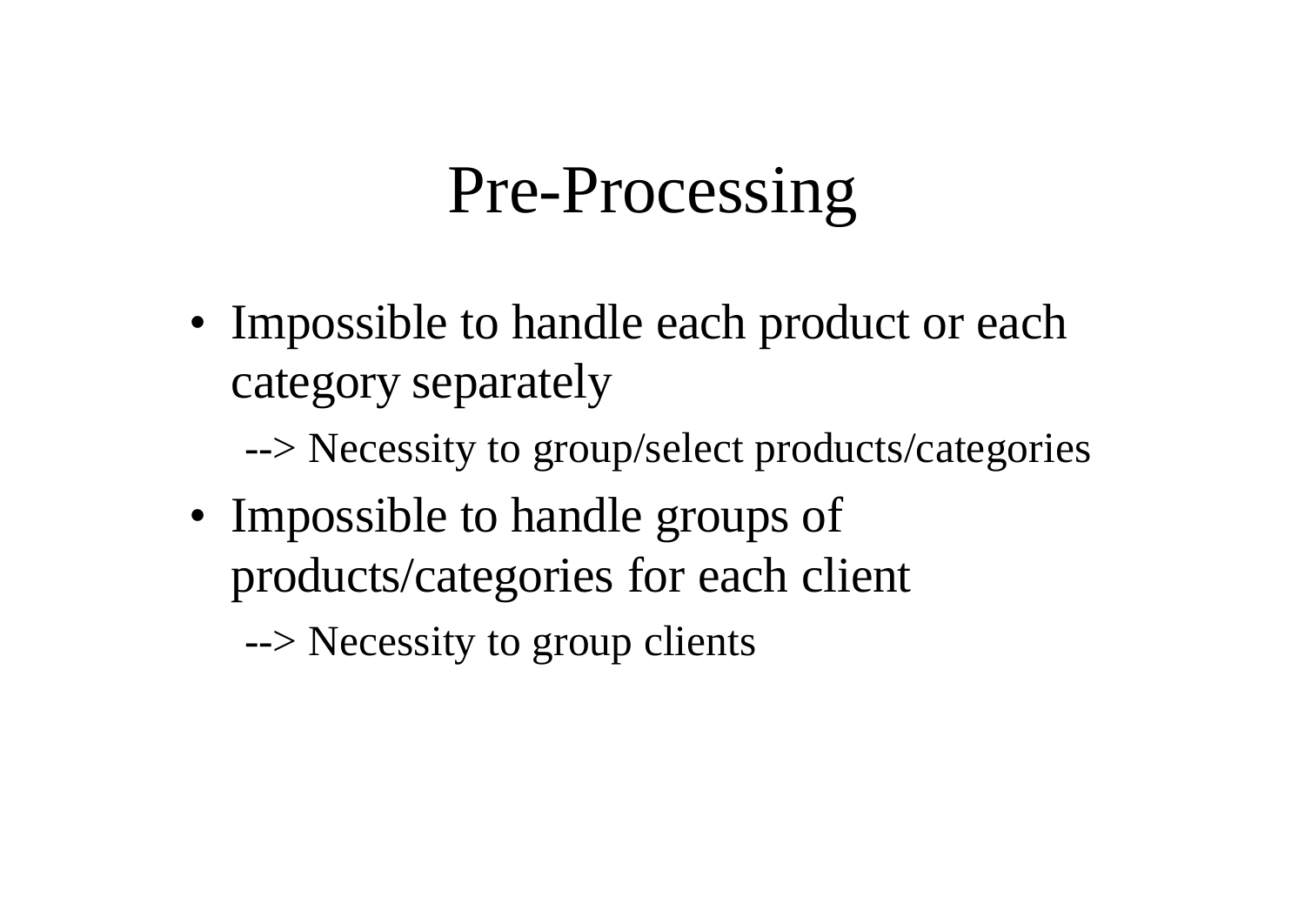## Product Selection

- For each year :
	- Order products according to decreasing revenue sharing
	- Order products according to decreasing sold quantity
	- Select select products that globally cover 80% of revenue (sold quantity)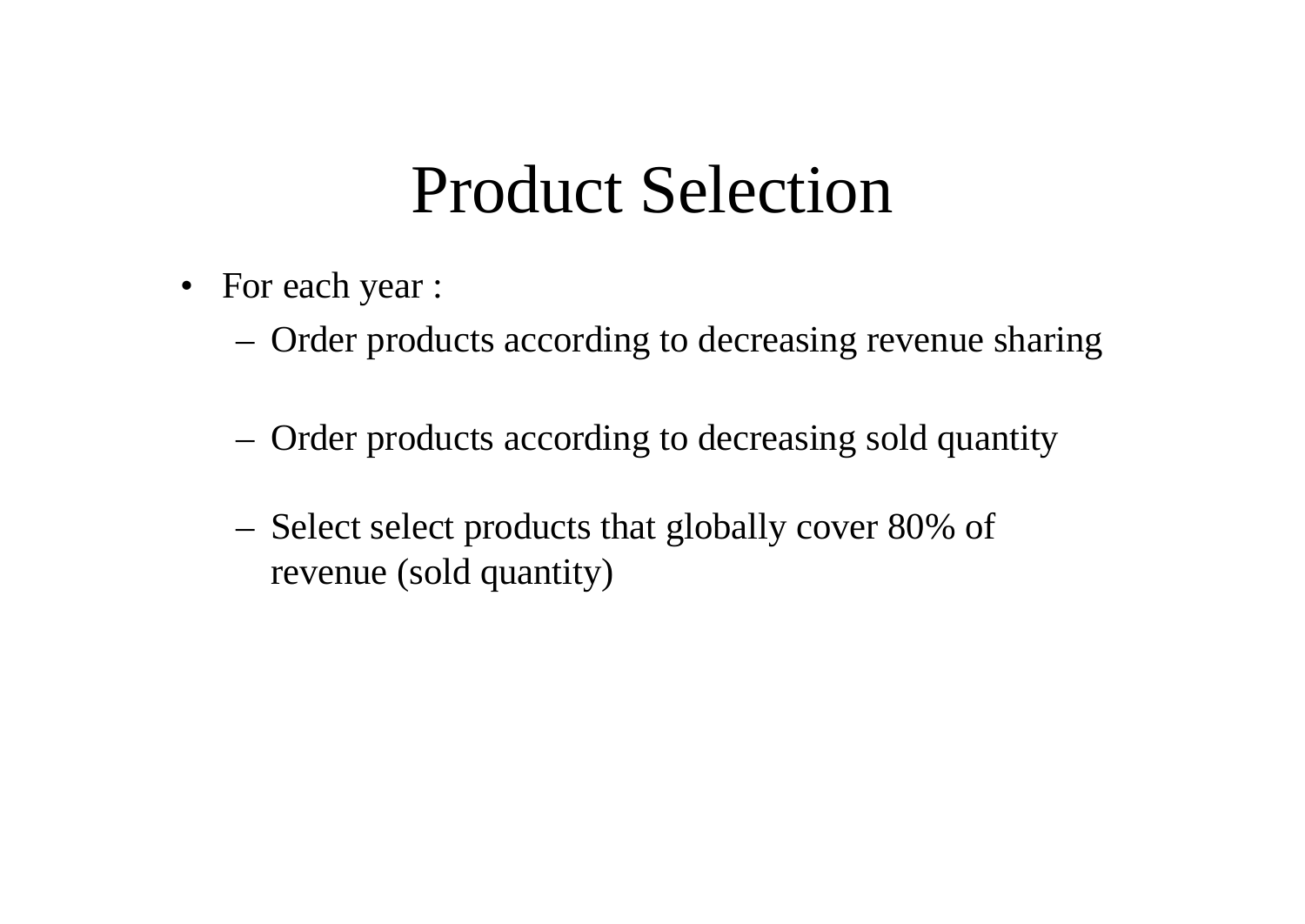## Grouping Products by Revenue Sharing

• Selection of those products that globally cover 80 % of revenue -> 53 Products

{3668995786, 9954462001, 5.3693} {3179208029, 9950062610, 10.0219} {2908553900, 9953071610, 14.2783} {2833938896, 9950242825, 18.4256} { Value, Code, Cumulative function} {2357611762, 9951252610, 21.8758} {2111514418, 9952991610, 24.9659} {2029888070, 9953091620, 27.9365}

{2331985486, 9956521850, 79.6994} {2325944507, 9952742830, 80.1763}

. . . . . . . . . . .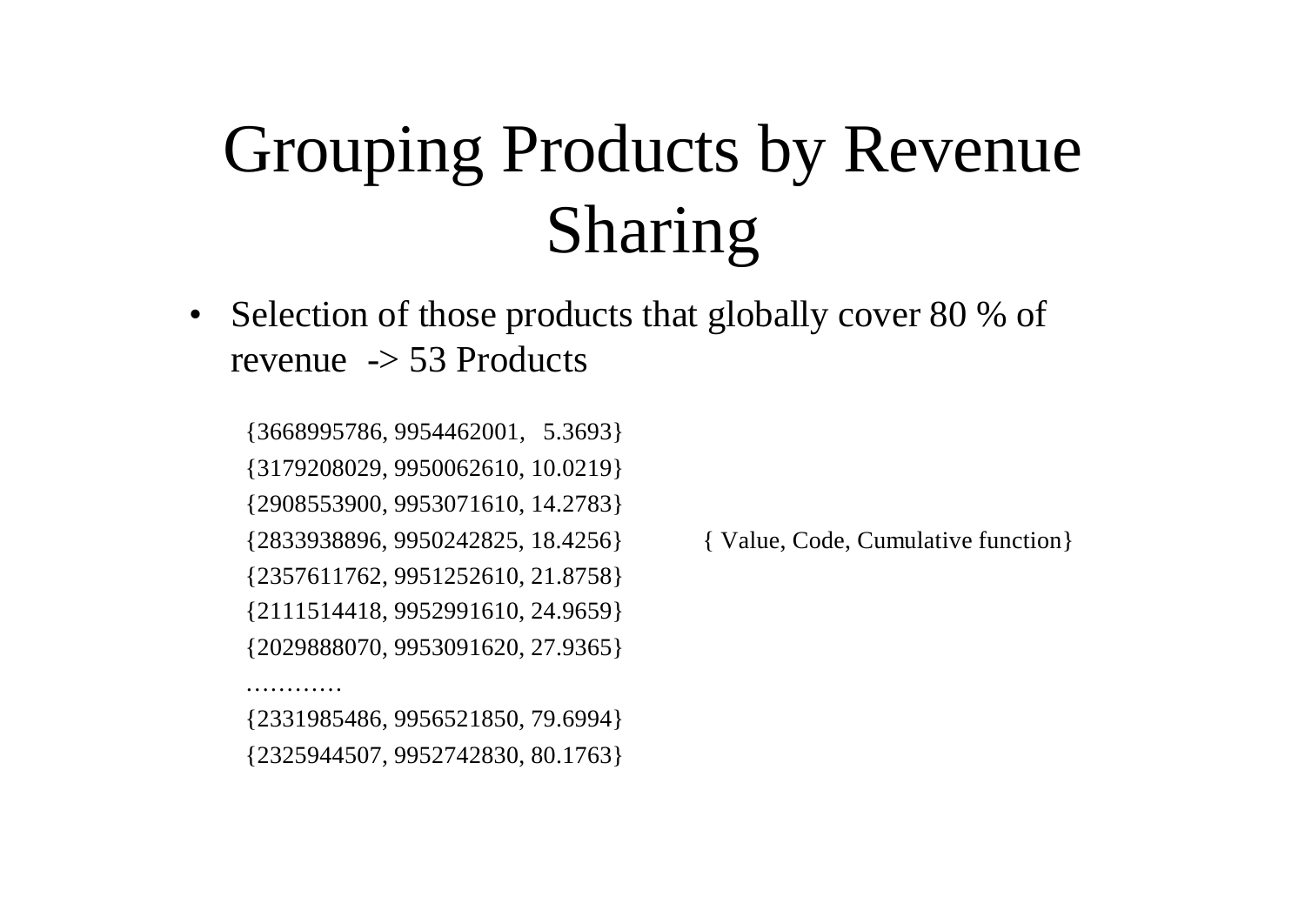### Annual Data

- Grouping by "days" or "weeks" produces apparently random time series
- Grouping starts being meaningful at the "month" level
- Necessity of correct alignment among years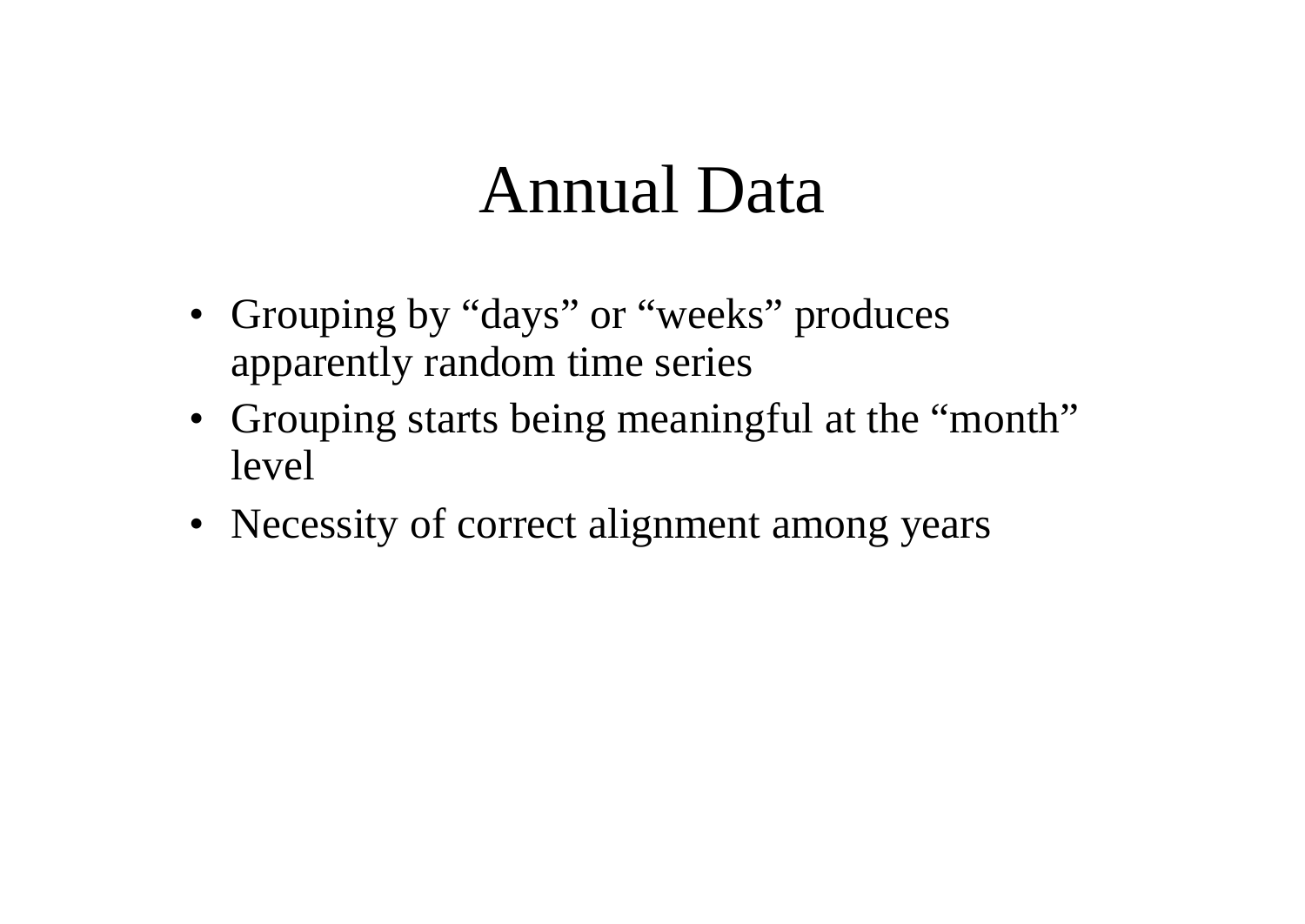## Yearly Comparison

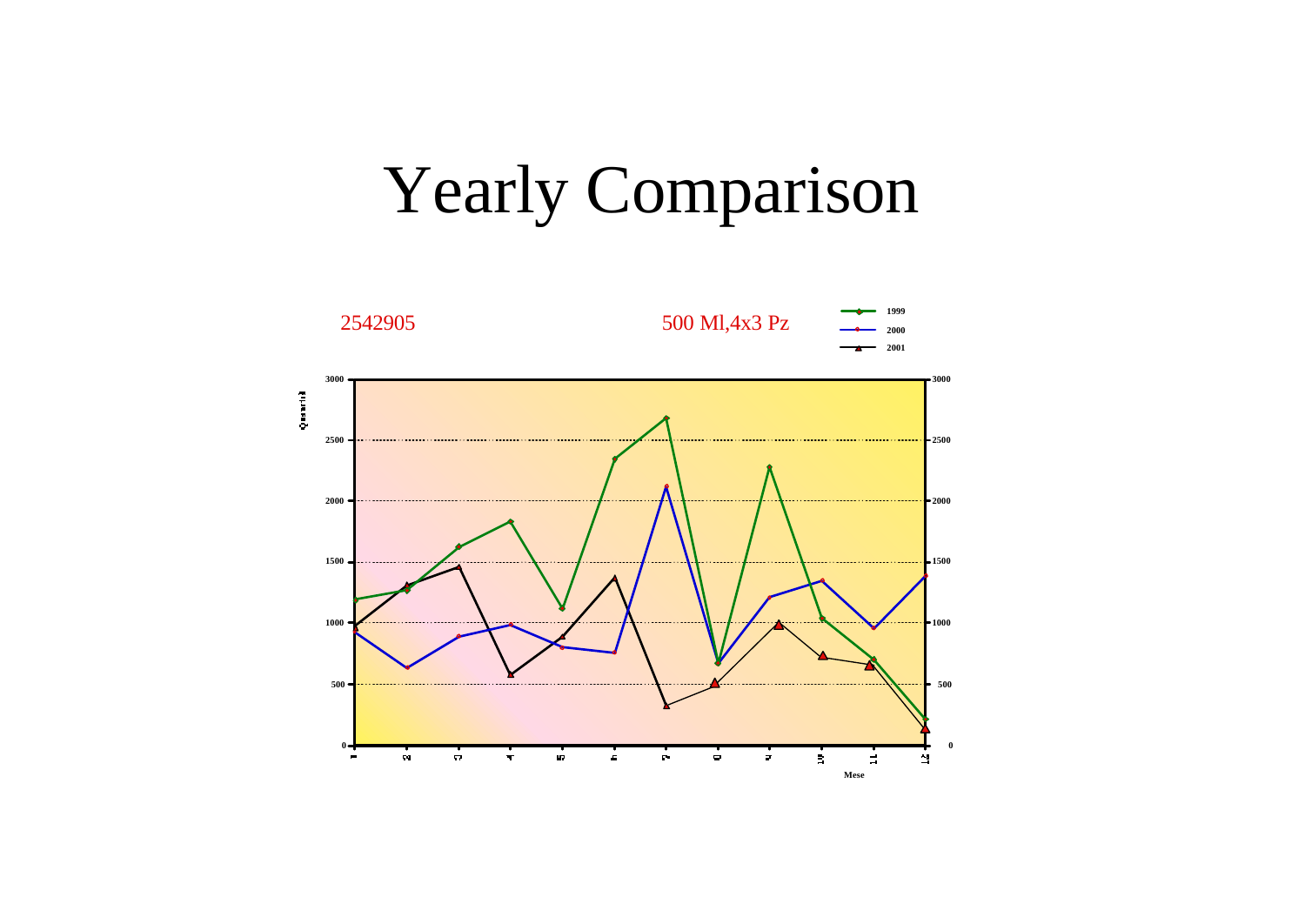

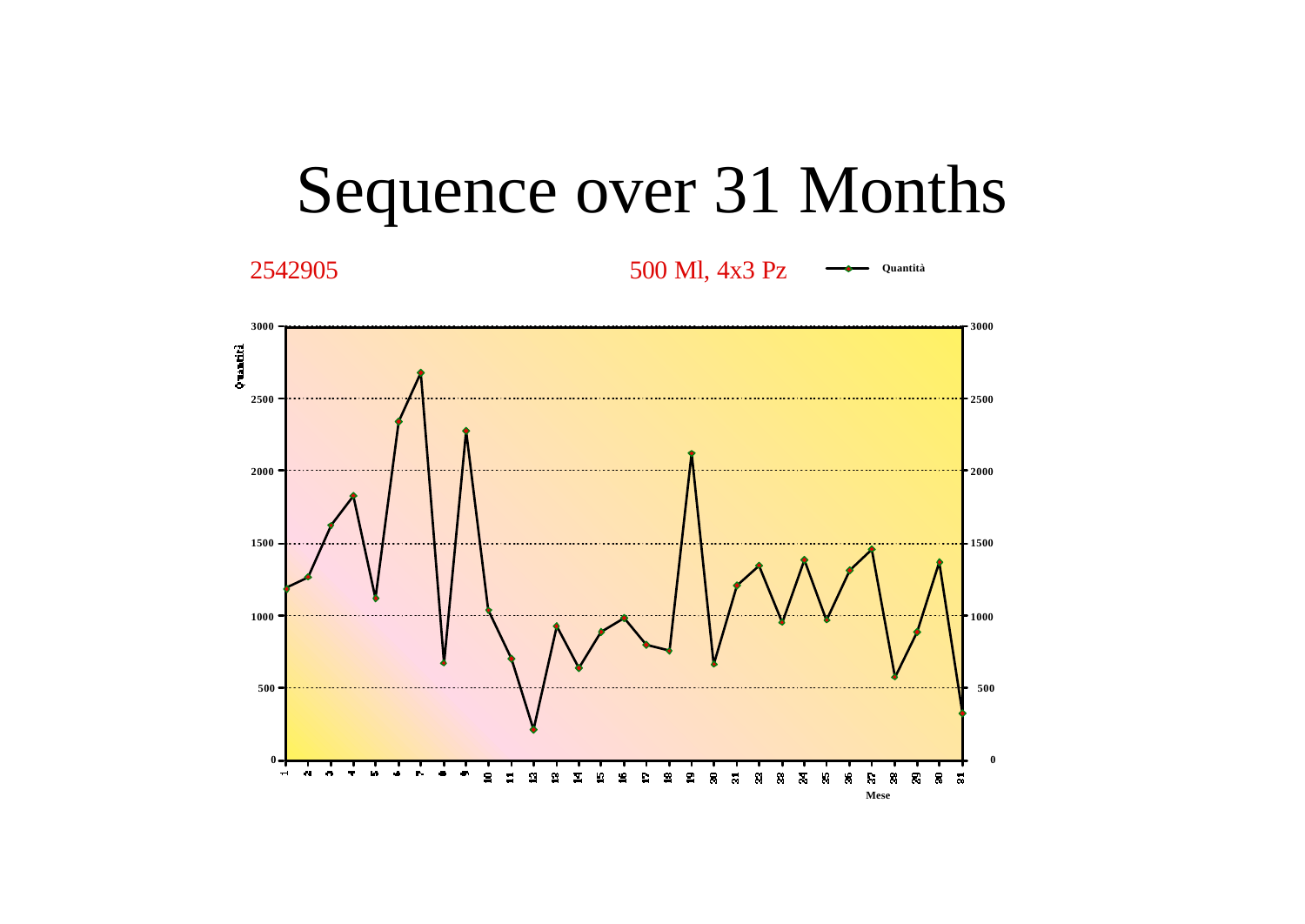## Overview of Analysis

- Single Products
	- General statistical characteristics
	- Yearly analysis (monthly, trimester data)
	- Three-year sequences
	- Time series analysis (trend, periodicity, oscillations, noise)
		- Additive Model  $Y_t = T_t + C_t + S_t + R_t$
		- Multiplicative Model  $Y_t = T_t * C_t * S_t * R_t$
	- Model of the selling process
- Products hierarchies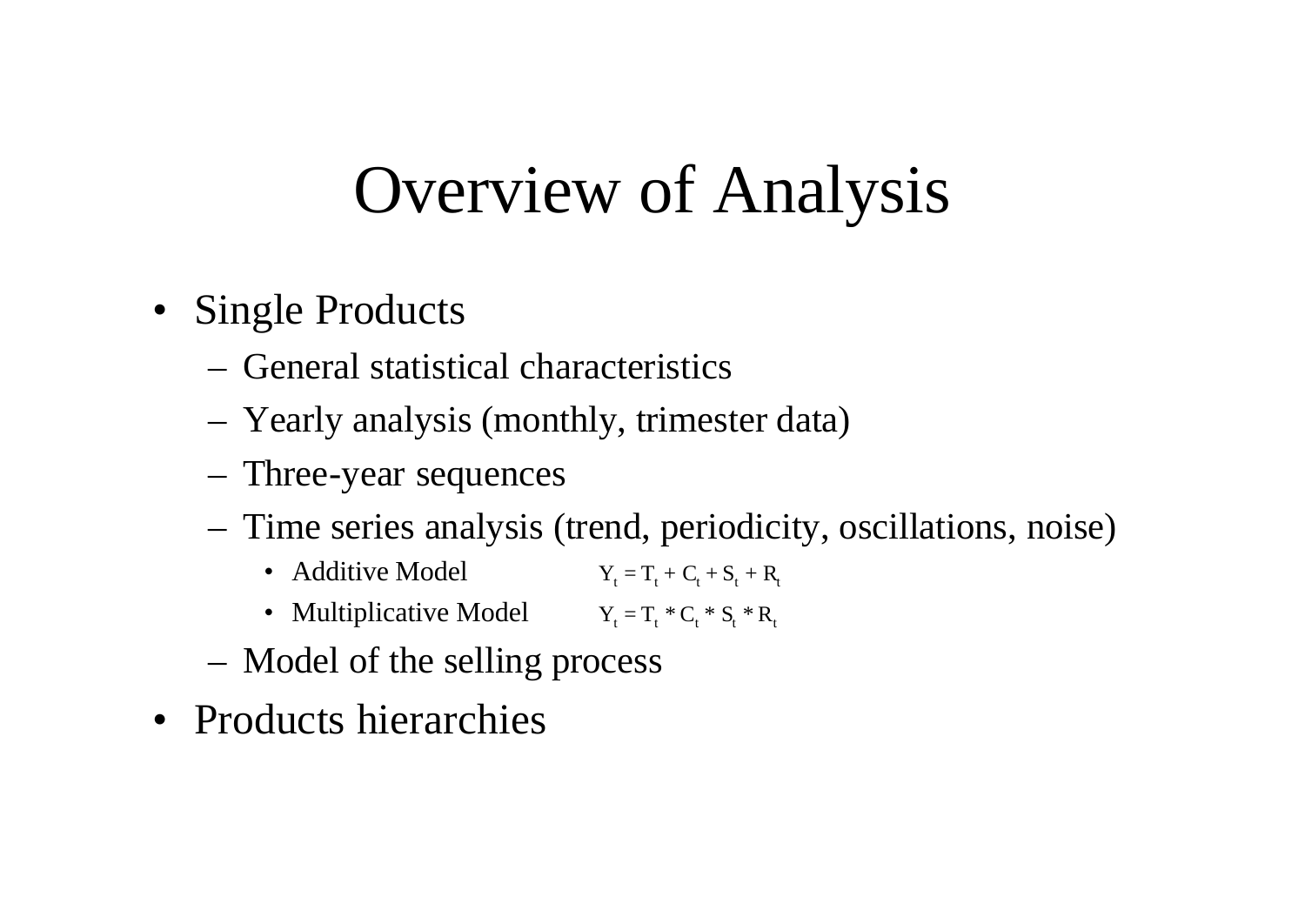### General Observation

• There is no substantial difference in behavior between the single and aggregated product analysis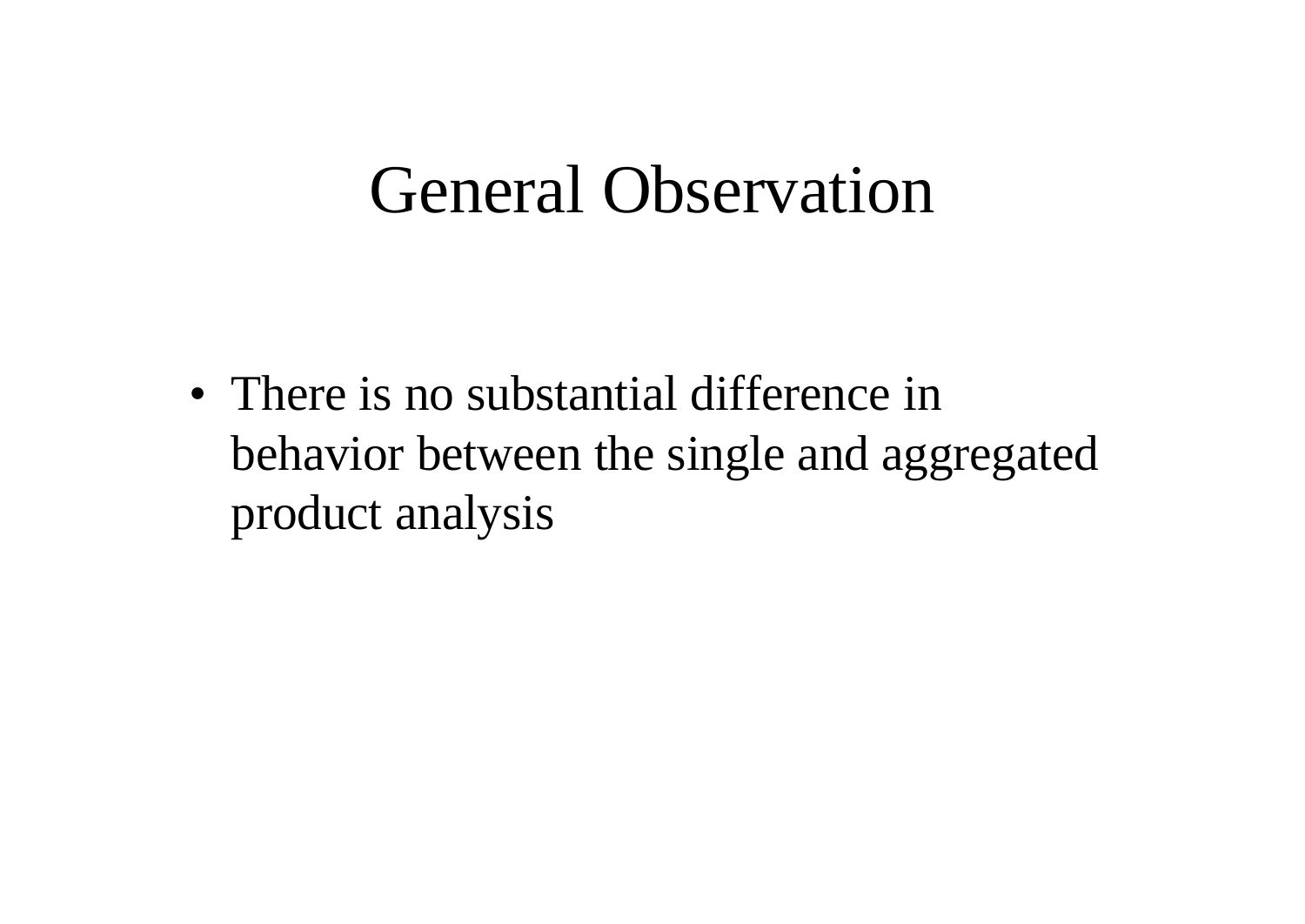## Statistical Analysis

- Autocorrelation Coefficient (ACF) 95% Significativity Plot (No significant correlations)
- Partial Autocorrelation up to 6 points (PACF) 95% Significativity Plot (No significant correlations)
- Smoothing (Simple moving average, Spencer's and Henderson's weighted moving averages, EWMA, 3RSS)

(Series are too short)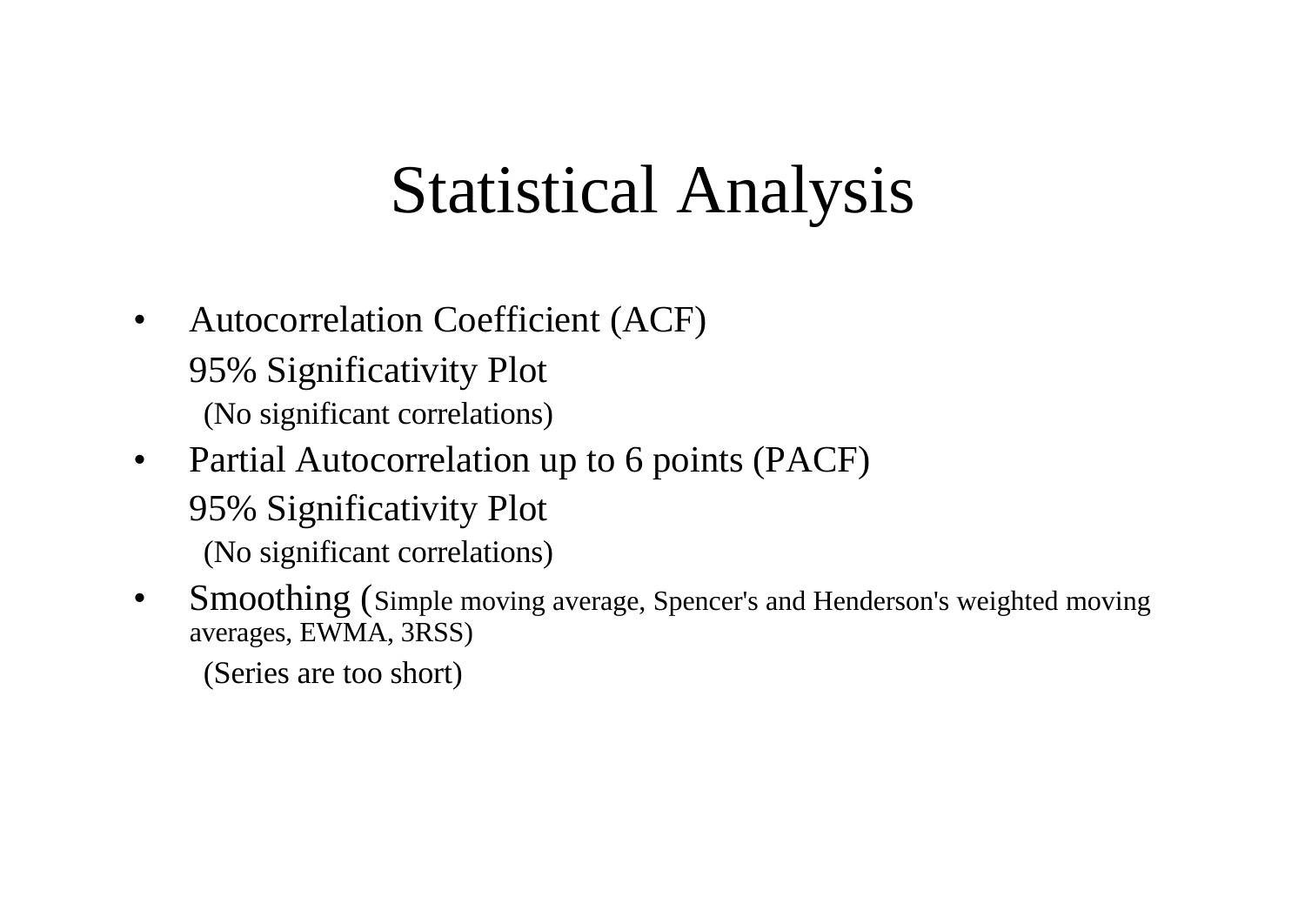## Statistical Analysis

- Periodgram (Fourier Analysis) (No clear seasonality)
- Randomness Test (Runs above and below median, Runs up and down, Box-Pierce test) (All serie pass every test)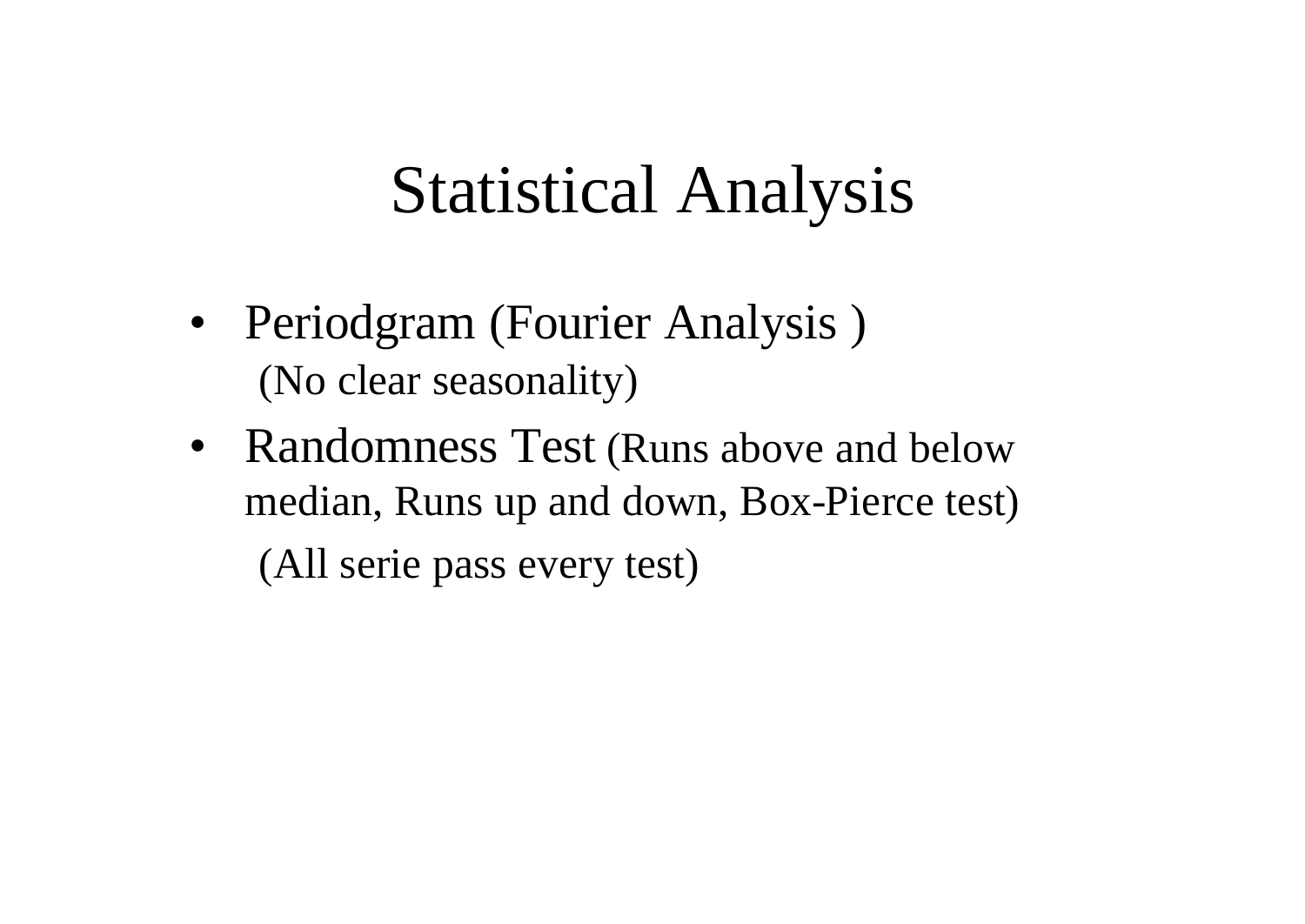## Series Decomposition

- Trend, Seasonality, Cyclicity, Noise
	- Additive Model  $Y_t = T_t + C_t + S_t + R_t$
	- Multiplicative Model  $Y_t = T_t * C_t * S_t * R_t$
- **Decomposition** 
	- Smooth the data using a moving average of length equal to the length of seasonality. This estimates the **trend-cycle**.
	- Divide the data by the moving average (if using the multiplicative method) or subtract the moving average from the data (if using the additive method). This estimates the **seasonality**.
	- Average the results for each season separately and rescale so that an average month equals 100 (multiplicative) or 0 (additive). This gives the **seasonal indices**.
	- Adjust the data for the estimated trend-cycle and seasonality, yielding the **irregular**or residual component.
	- Divide the original data values by the appropriate seasonal index if using the multiplicative method, or subtract the index if using the additive method. This gives the **seasonally adjusted data**.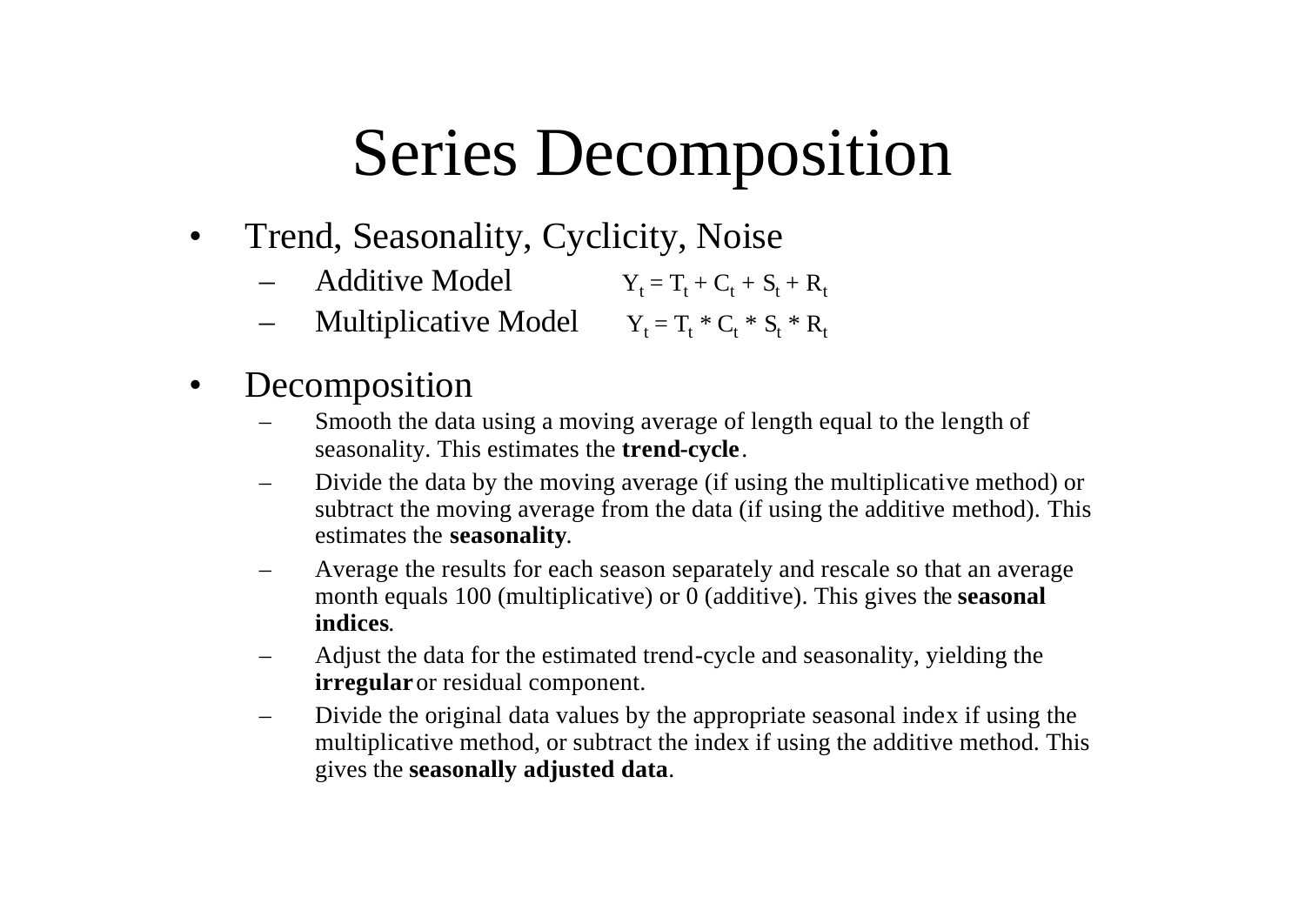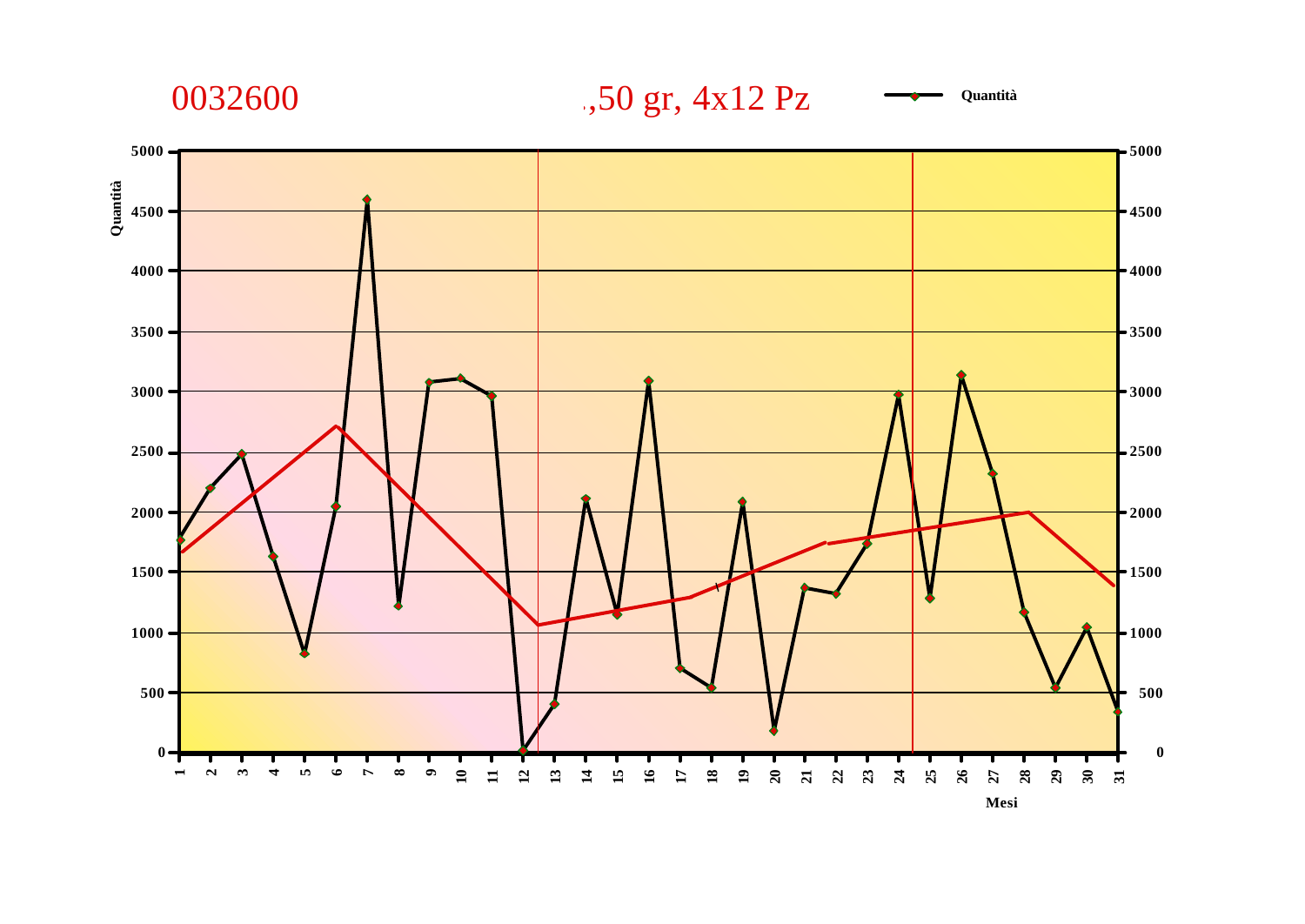## Trimester Analysis

- By aggregating data by trimesters, a more stable behavior emerges
- Eight typical patterns

QuickTime™ and a Animation decompressor are needed to see this picture.

QuickTime™ and a Animation decompressor are needed to see this picture.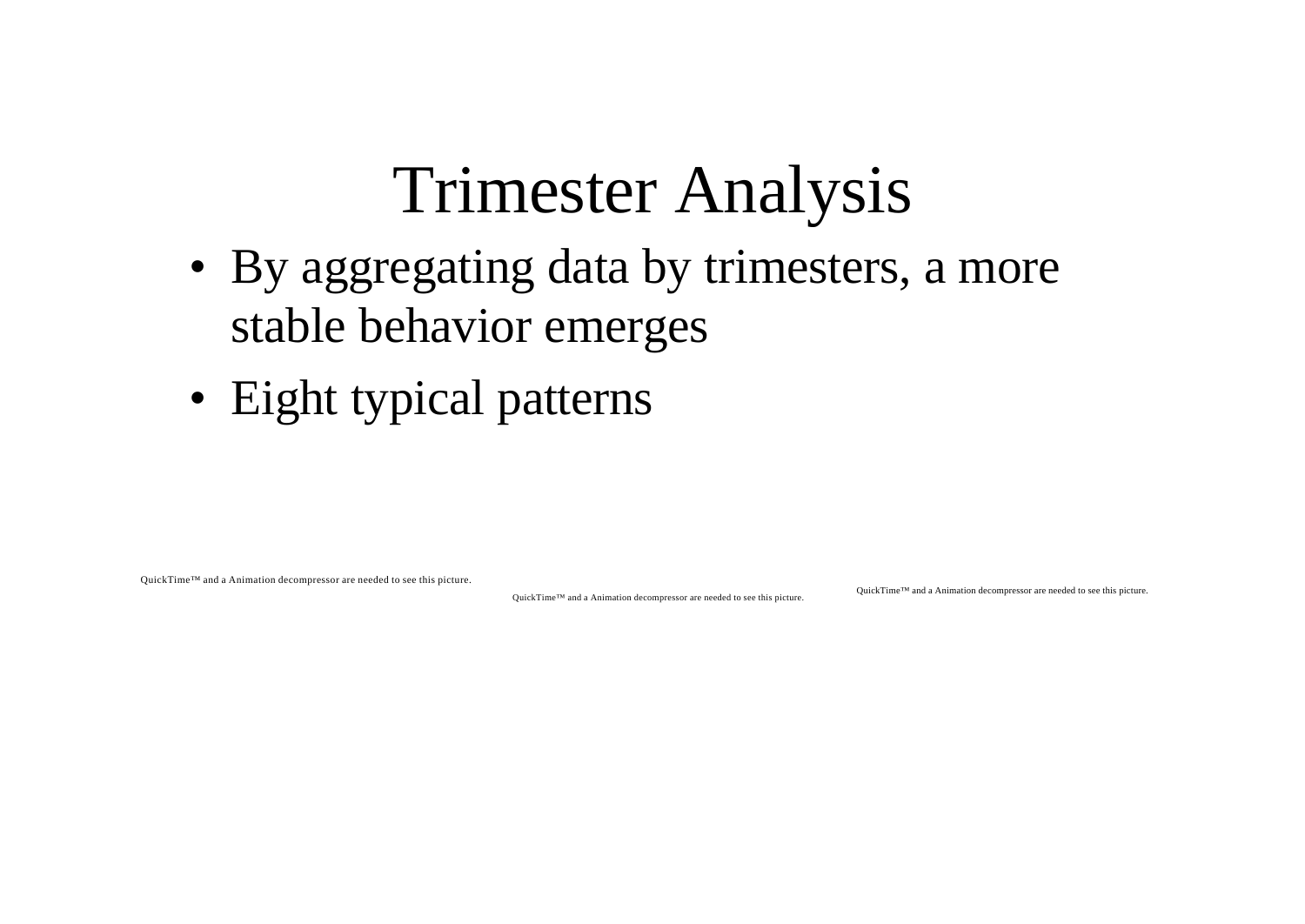## Trimester Analysis

- All relevant variables values are compared on the trimester level, year by year
- A unique sequence is formed for better approximability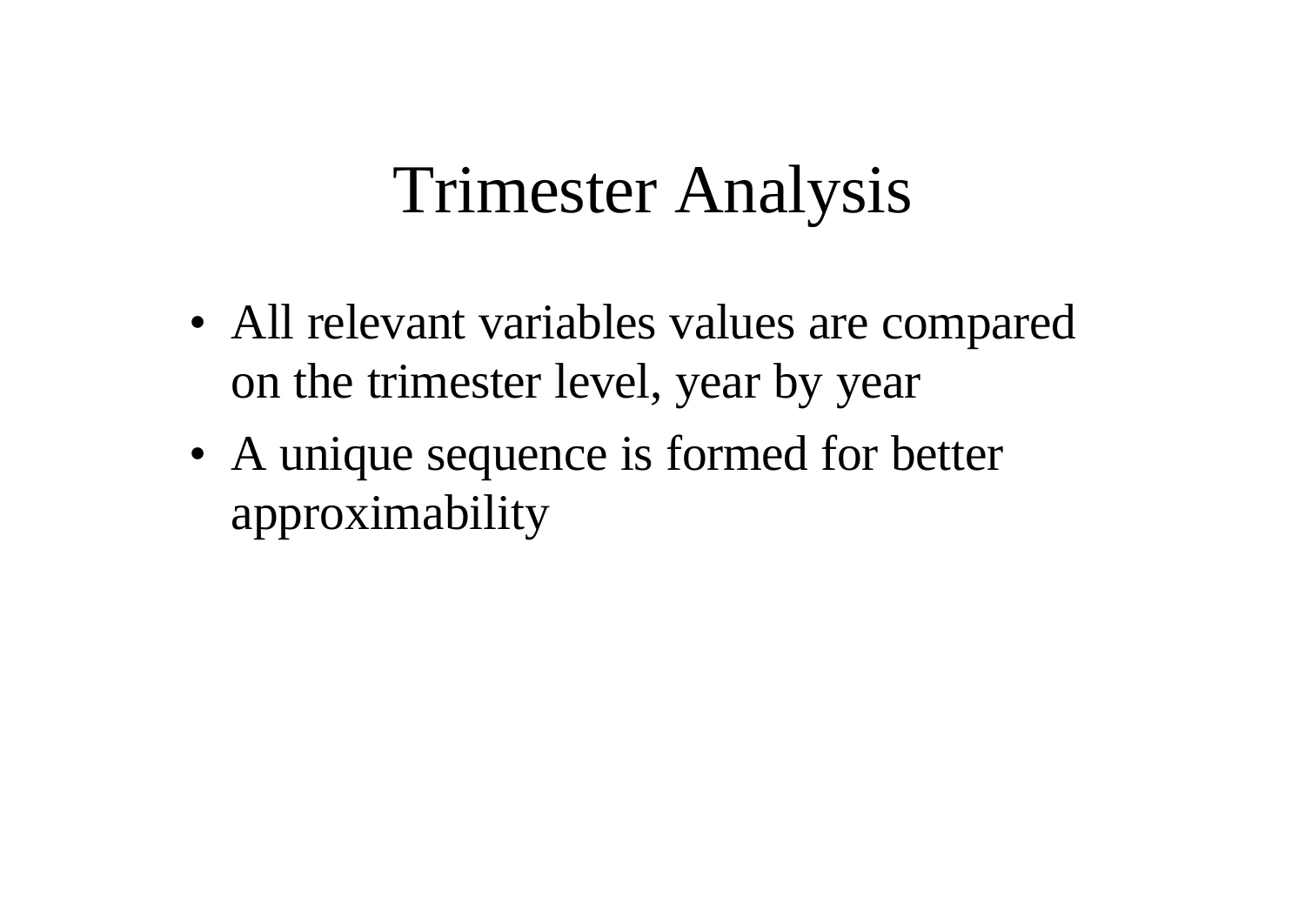## Cumulative Analysis by Year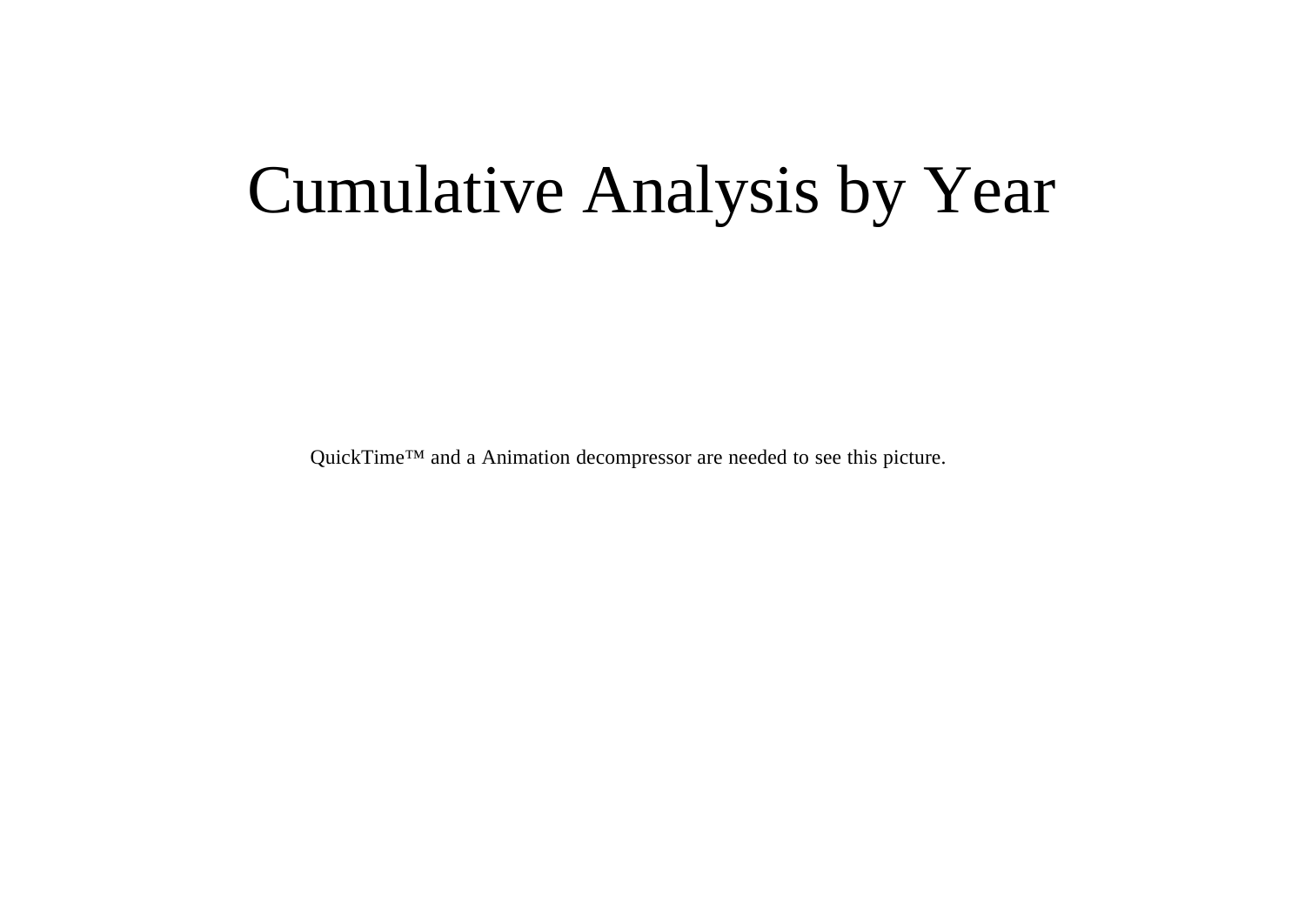### Global Time Series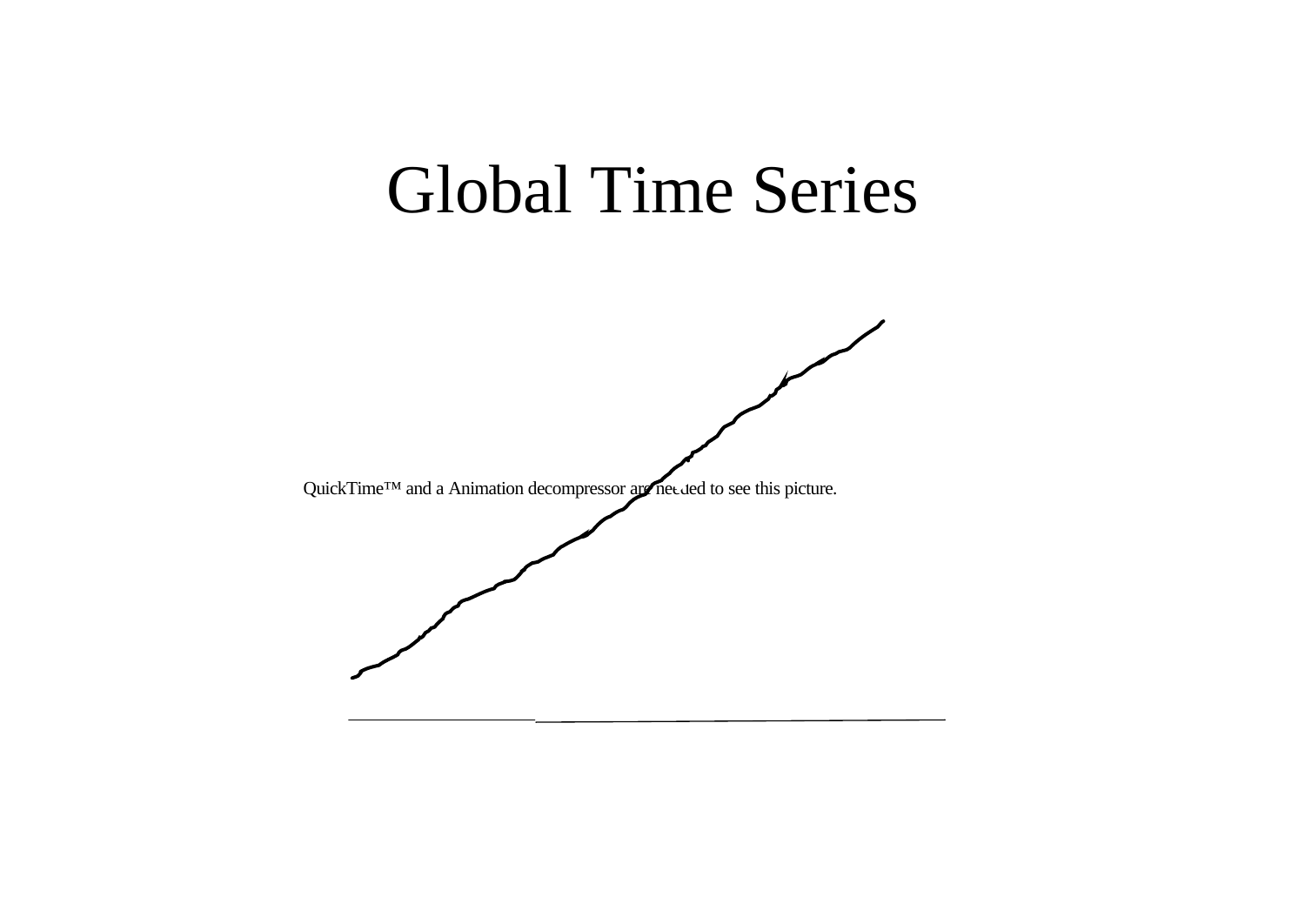# Comparison on Cumulative Graphs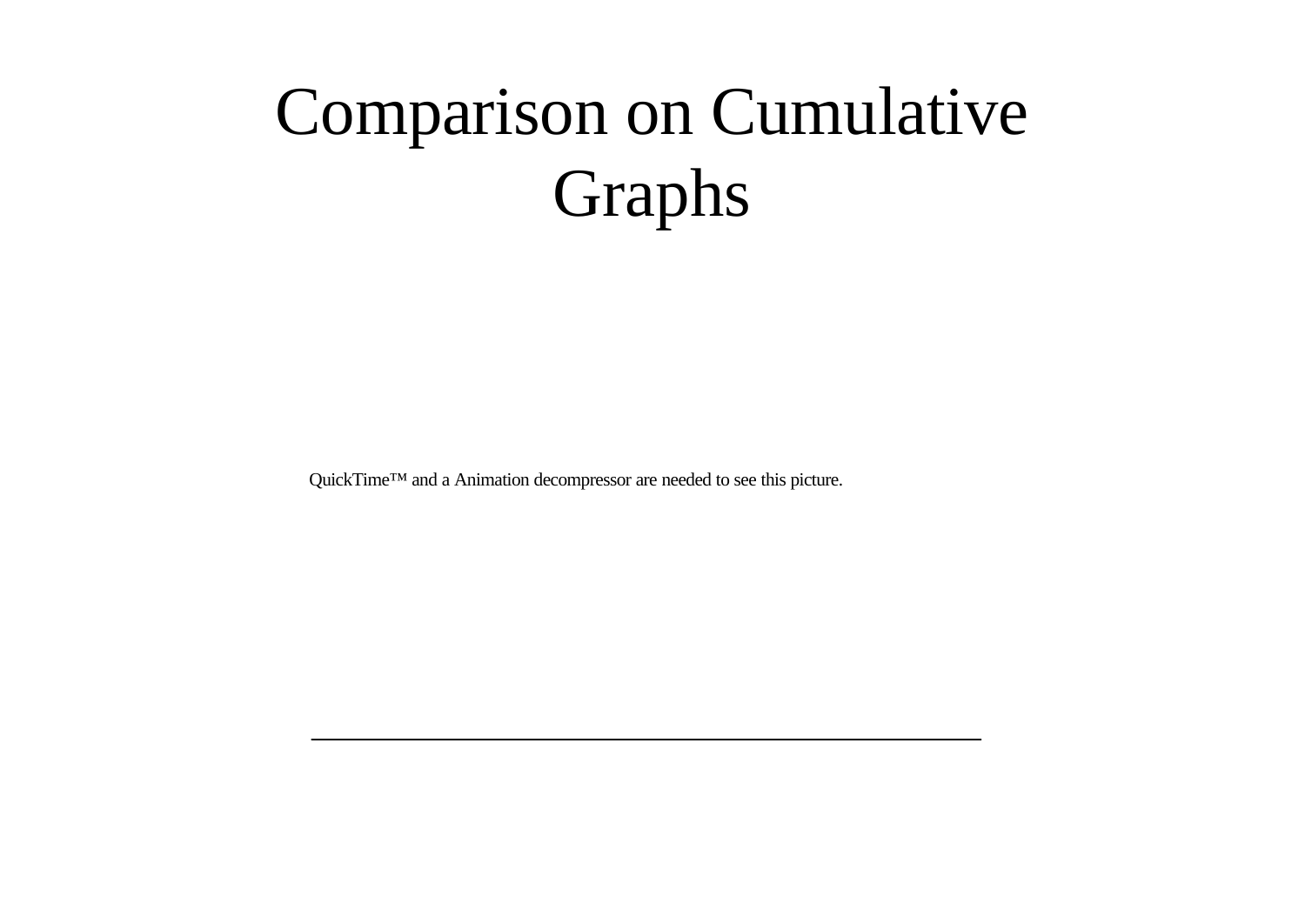# Comparison on Differential Graphs

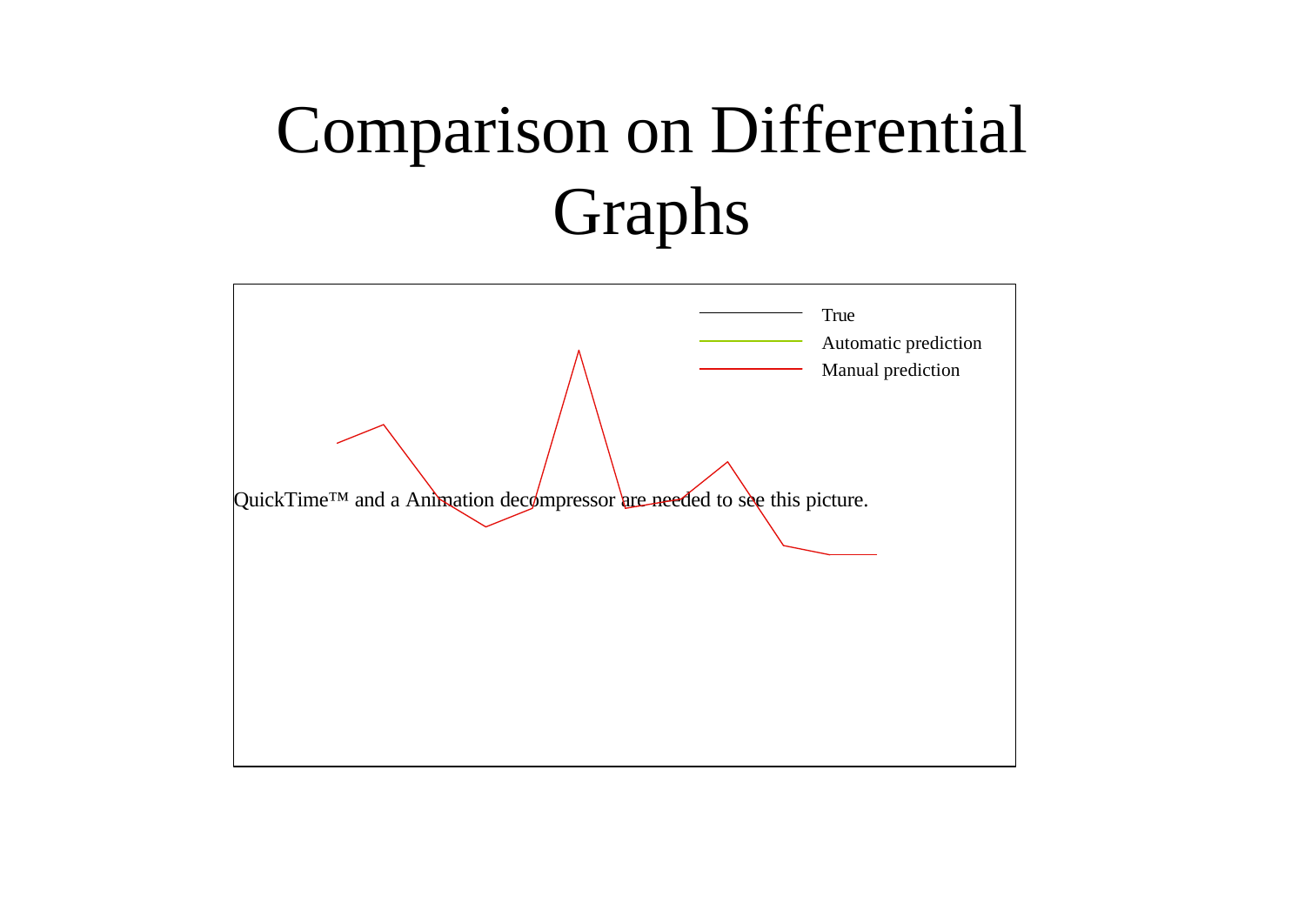#### Model of the Selling Process

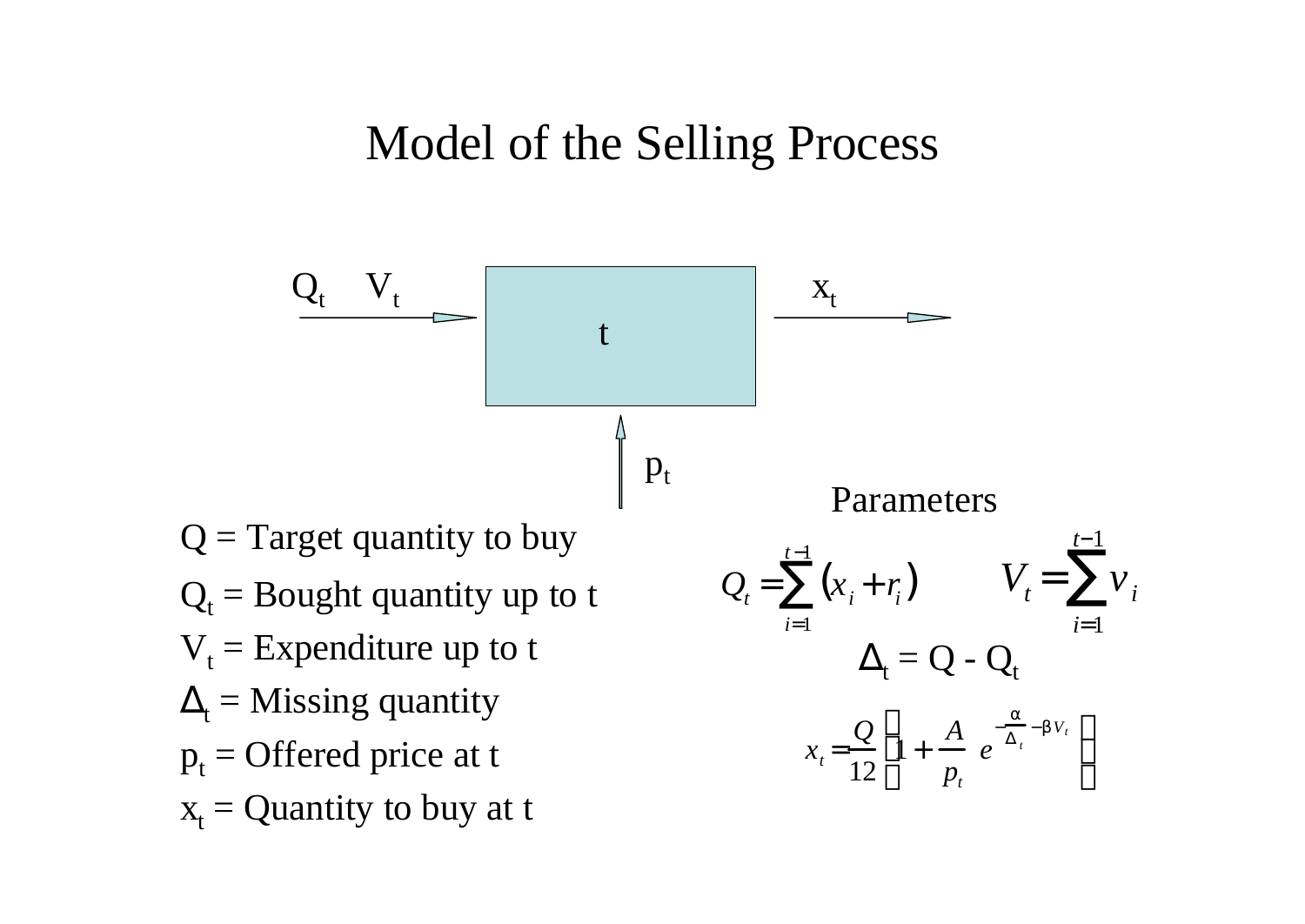### Prediction from Model

• Regression on Cumulative function

$$
x_{t} = y(t) + \frac{A}{p_{t}} e^{-\frac{a}{\Delta_{t}} - b V_{t}}
$$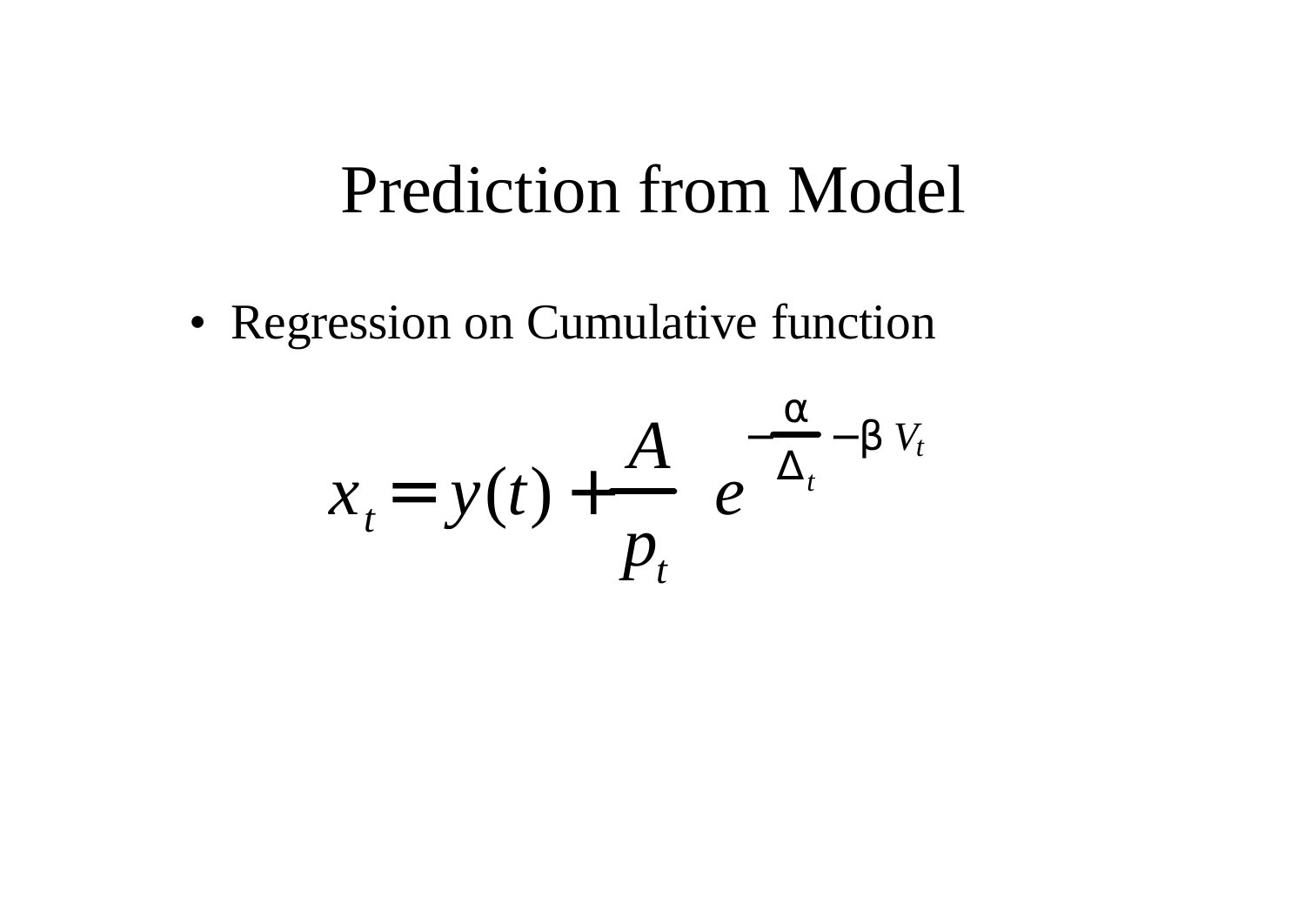# Comparison on Differential Graphs